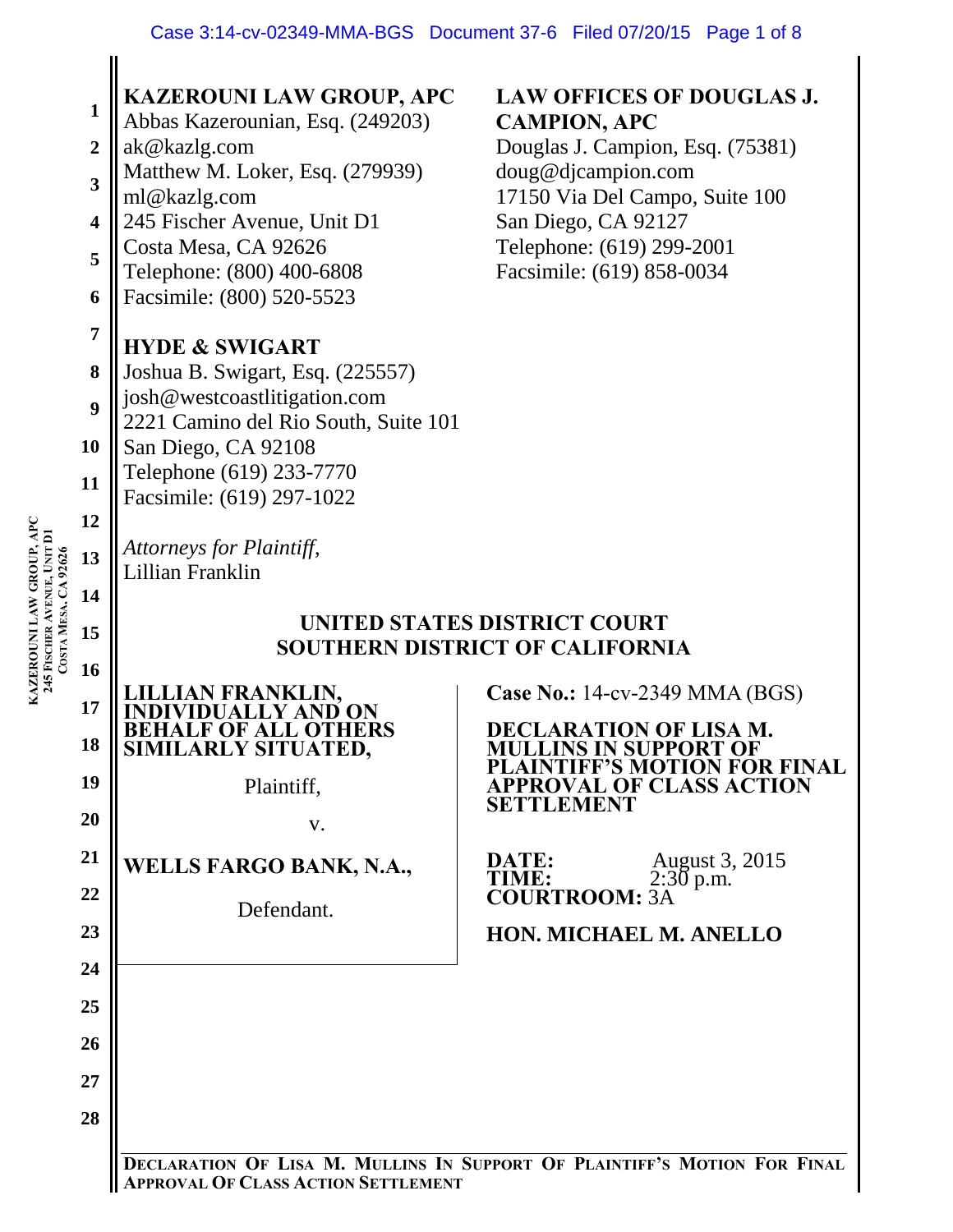# **DECLARATION OF LISA M. MULLINS**

I, LISA M. MULLINS, declare:

1. I am the President of ILYM Group, Inc. (herein after referred to as "ILYM Group"), located at 15331 Barranca Parkway, Irvine, CA 92618. Our firm is a full service claims administrator, specializing in administrative services that support due process in class action litigation. We provide all notice-related services, claims administration, website services and development relating to class action settlements along with escrow agent services for Qualified Settlement Funds.

**10 11** 2. If called as a witness, I could and would testify to the matters herein from personal knowledge.

**12 13 14 15 16 17 18 19 20 21 22 23 24 25 26 27 28** 3. On February 9, 2014, the Court appointed ILYM Group as the Claims Administrator in the above referenced Action. In this capacity, ILYM Group was charged with (a) preparing, printing and mailing the Postcard Settlement Notice (herein after referred to as "Postcard Notice"); (b) acting as a liaison between claimants and the Parties regarding claims information; (c) hosting and placing a copy of the Postcard Settlement Notice and the long-form Notice entitled Frequently Asked Questions, or "FAQs", on a dedicated information website www.franklinwellsfargotcpa.com to provide Class Members with easy and immediate access to information regarding the proposed Settlement and to allow Class Members to file a claim electronically; (d) publishing a copy of the notice in USA Today; (e) disseminating a press release about the settlement on a PR web; (f) setting up and maintaining two toll-free telephone numbers, one for filing claims (1 (800) 380-6403) and one for answering questions (1 (844) 744- 8424) anyone might have about the settlement ; (g) fielding inquires about the settlement; (h) processing of claims; (i) rejecting a claim form where it appears the claimant is not entitled to file a claim, for whatever reason; (j) directing the

**1**

**2**

**3**

**4**

**5**

**6**

**7**

**8**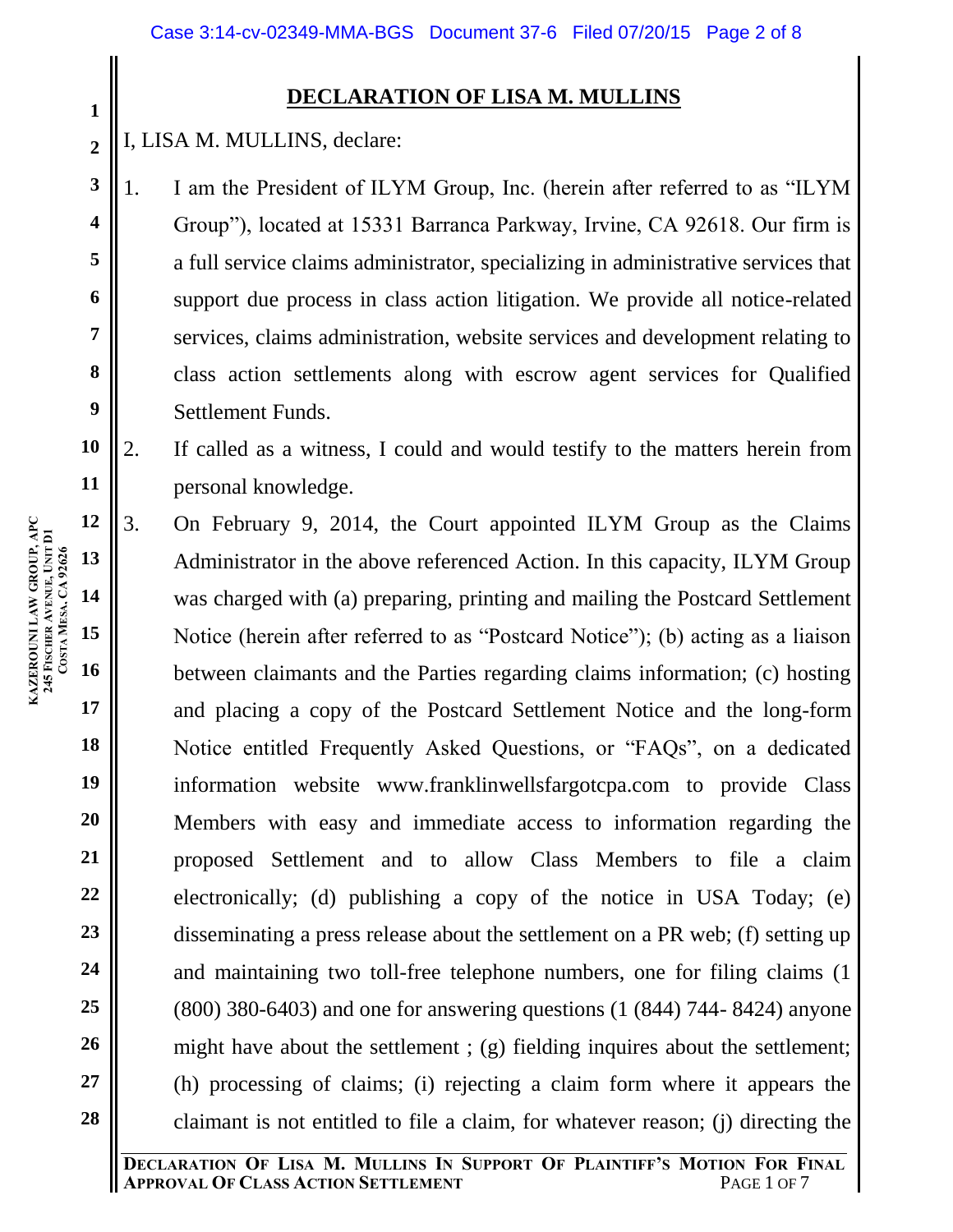mailing of settlement payments to claimants; (k) mailing out the Class Action Fairness Act of 2005 ("CAFA") notice; and (l) to perform other tasks as the Parties mutually agree to and/or the Court orders ILYM to perform.

- 4. On March 2, 2015, ILYM Group prepared and mailed out the Class Action Fairness Act of 2005 ("CAFA") notice of this settlement to the Attorney Generals of all states and territories along with the Office of the Comptroller of Currency.
- 5. ILYM Group received the Class data files from Defendants, which contained a total of 4,076,207 cellphone numbers ("Class List"), and 3,666,588 names and addresses ("Notice List).
- 6. The data files of names and addresses and cellphone numbers were then uploaded to our database and checked for duplicates and other possible discrepancies. The final mailing list contained 3,666,588 names and addresses from the Notice List and all had a cellphone number linked to them.
- **16 17 18 19 20 21 22 23 24 25** 7. However, there were a number of cellphone numbers in the "Class List" in addition to those in the "Notice List", representing persons that received calls intended for Wells Fargo's customers but are not identified by name within Wells Fargo's records and, hence, were not to be within the Notice Database and Class List, and therefore would likely have learned of the Settlement by publication and/or internet notice. These individuals could make a Claim even if they were not on the Notice List by advising us of their cellphone number on which they think they may have been called. We then compared that number to the numbers on the Class List, and if their cellphone number is on the Class List, they could then file a Claim.
- **26 27 28** 8. The approximate total class size is 4,076,207, which is comprised of the 3,666,588 included in the Notice List and the 409,619 additional cellphone numbers in the Class List mentioned above.

**1**

**2**

**3**

**4**

**5**

**6**

**7**

**8**

**9**

**10**

**11**

**12**

**13**

**14**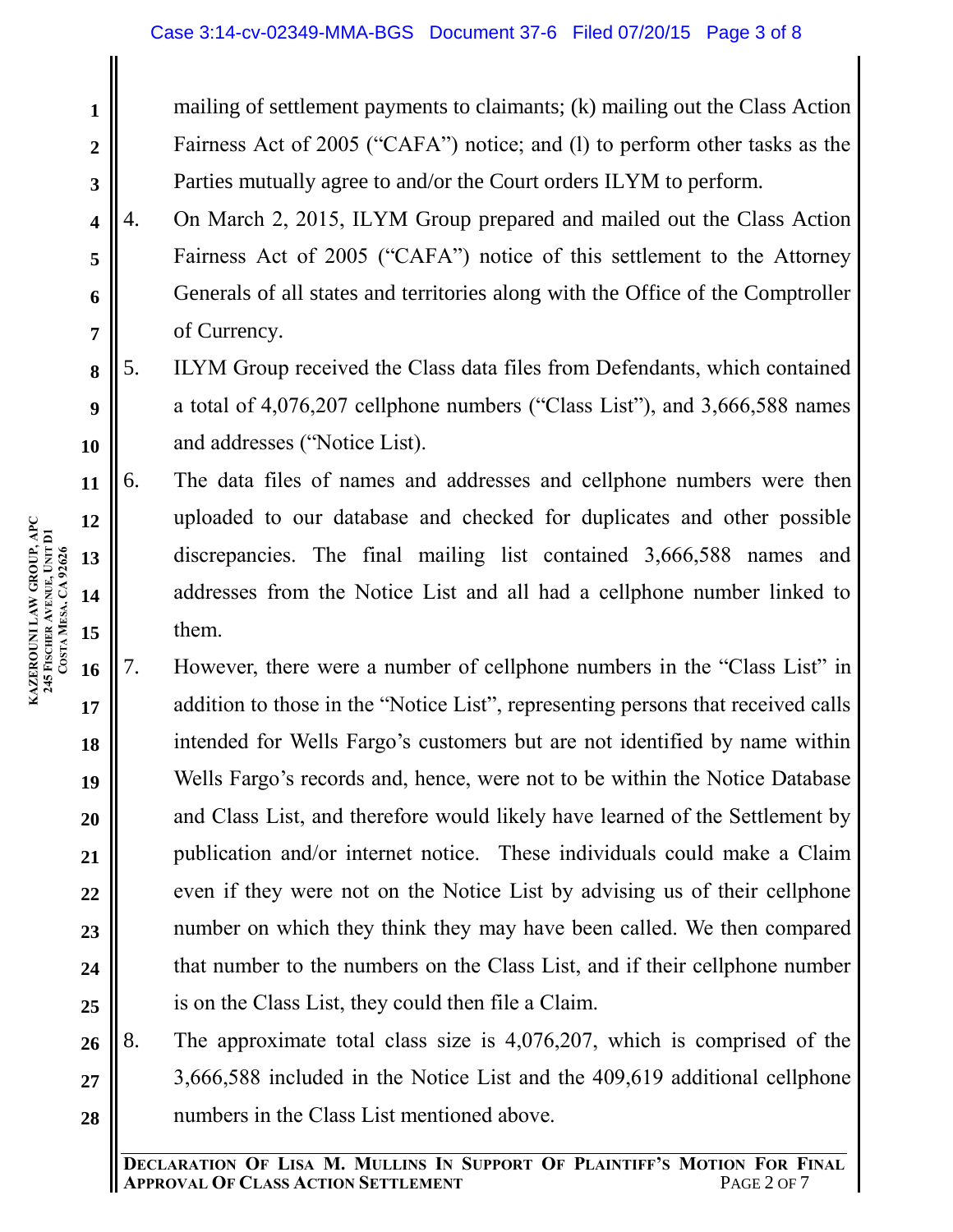- **1 2 3 4 5 6 7 8** 9. As part of the preparation for mailing, all 3,666,588 names and addresses were then processed against the National Change of Address ("NCOA") database, maintained by the United States Postal Service ("USPS"), for purposes of updating and confirming the mailing addresses of the Class Members before mailing the Notice postcard. To the extent an updated address for an individual identified as a Class Member was found in the NCOA database, the updated address was used for the mailing of the Notice Packet.
- **9 10 11 12** 10. ILYM Group was also required to perform a reverse look-up on 585 phone numbers that Defendant had provided and were included in 4,076,207 phone numbers ILYM was provided with. As a result of this look-up, ILYM Group was able to identify the names and addresses of 545 Class Members.
- **13 14 15 16** 11. On March 11, 2015, in compliance with the Court's February 9, 2015 Order Granting Preliminary Approval of the Class Action Settlement, ILYM Group mailed notice to 3,666,588 Class members in the form of a postcard-type notice approved by the Court. Attached hereto as **Exhibit A**.
- **17 18 19** 12. On March 11, 2015, ILYM Group caused to be published a press release, in order to provide additional notice to the Class Members. Attached hereto as **Exhibit B**.
- **20 21 22** 13. On March 11, 201, ILYM Group caused to be published in USA Today, the Notice of Proposed Class Action Settlement, in order to provide additional notice to Class Members. Attached hereto as **Exhibit C**.
- **23 24 25 26 27** 14. As of the date of this declaration, 390,574 postcards were returned to our office as undeliverable. Of the 390,574 postcards that were returned to us as undeliverable, 48,961 were returned with a forwarding address provided by the United States Postal Service and were promptly re-mailed to the forwarding address provided.
- **28 ///**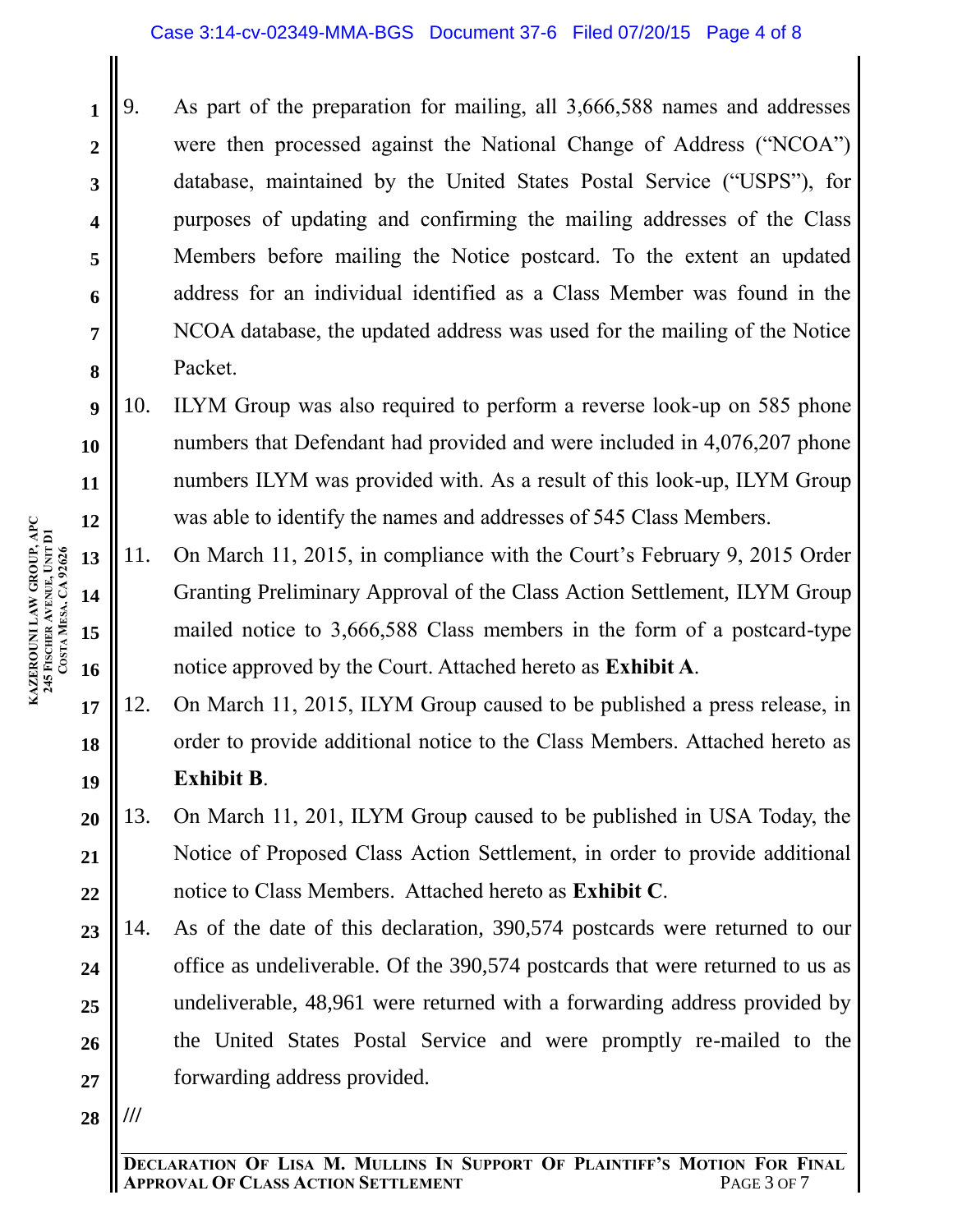# **CLAIMS RECEIVED**

15. As of the date of this declaration, ILYM Group has received 107,134 valid timely Claims from the 4,076,207 Class Members in this matter. There are a total of 258 valid late Claims. The participation rate for valid timely Claims equates to 2.63%. With the addition of the 258 late claims, the rate would remain the same. I understand Class Counsel will request that these late claims be included in the group of Claims to be paid and we will wait to hear from the Parties and the Court as to whether the late claims will be accepted as valid and pay them or, if they are not to be included, we will not pay them, as instructed.

- 16. As explained in the Settlement Agreement and in my prior May 19, 2015 declaration, there were a group of individuals included in the Class that were called by Wells Fargo for whom Wells Fargo had only the cell phone numbers, but had no identifying records about the names or addresses of the owners of the cell phone numbers called. The number of the cell phones in that group was 409,619 ("Linked Numbers"). As of the date of this declaration, a total of 476 Class Members have filed a claim from that list. More specifically, fourteen (14) were received via the toll-free telephone number, and 462 were received via website submission.
- **20 21 22 23 24 25 26 27** 17. As of the date of this declaration, a total of 124 received Claims have been deemed deficient for a number of reasons; including where the claimant provided a telephone number that was not listed in Defendant's records or they provided a Claim Identification Number that belonged to another Class Member. A deficiency letter has been sent to all of these individuals advising them of the deficient information and giving them the opportunity to cure their deficient claim. At this time, none of these deficient claims have been cured or deemed valid. Should any of these deficient claims be cured by the

**19**

**28**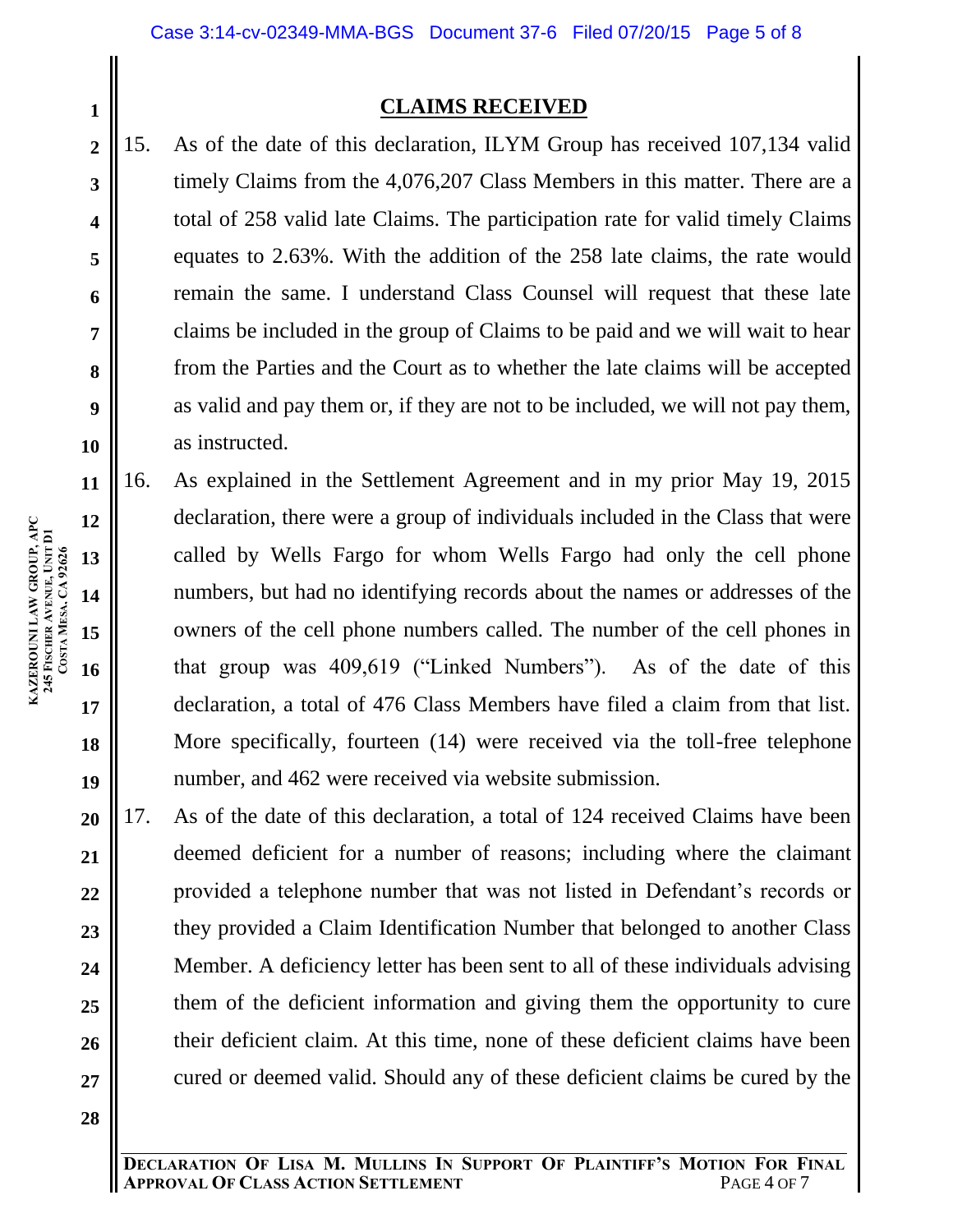date of final hearing, ILYM Group intends to include them in the total number of valid claims received.

# **REQUESTS FOR EXCLUSION**

18. As of the date of this declaration, ILYM Group has received a total of sixtyeight (68) requests for exclusion, all of which were received via U.S Mail. Of the sixty-eight (68) requests for exclusion that ILYM Group received, only fifty-nine (59) were deemed as valid requests for exclusion and nine (9) were deemed invalid, since they could not be found on the Class List or provide a telephone number listed on the Class List. Of the fifty-nine (59) requests for exclusions, nine (9) had previously submitted a Claim and have since wished to revoke their Claim and no longer partake in this settlement. The deadline to request for exclusion or object was extended per the Court's order from June  $19<sup>th</sup>$  to June  $29<sup>th</sup>$ ,  $2015$ . A list of the Class Members who have submitted a valid request for exclusion to date is attached hereto as **Exhibit D**.

### **OBJECTIONS**

19. As of the date of this declaration, ILYM Group has received eight (8) objections. These objections were submitted by Anne L. Card, Daniel Darnell, Douglas Kaye, Guye Reeder, C. Jeffrey Thut, Crystal Bowen-Poore, Charmain T. Schuh, and Ishaq Alkhair. A total of three (3) Objectors (Ishaq Alkhair, Crystal Bowen-Poore, and Guye E. Reeder) have since withdrawn their objections leaving five (5) remaining objections from Daniel Darnell, Douglas Kaye, Anne L. Card, Charmain T. Schuh, and C. Jeffrey Thut.

**1**

**2**

**3**

**4**

**5**

**6**

**7**

**8**

**9**

**10**

**11**

**12**

**14**

**15**

**18**

**19**

**20**

**21**

**22**

**23**

**///**

**///**

**///**

**///**

**///**

**24**

**25**

**26**

**27**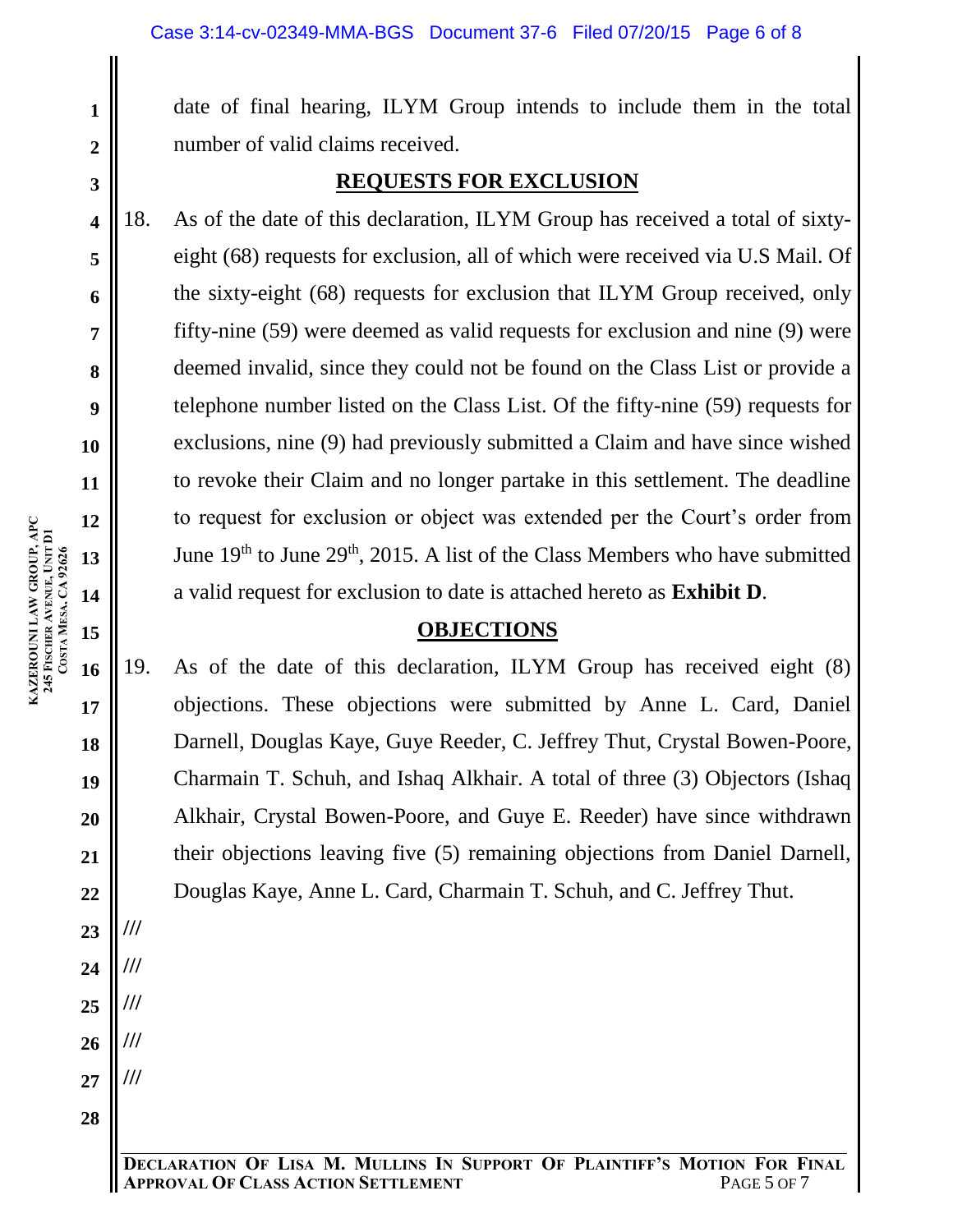**4**

**5**

**6**

**7**

**8**

**9**

**10**

**11**

**12**

**13**

**14**

**15**

**16**

**17**

**18**

**19**

**20**

**21**

**22**

# **COMPUTATION OF AMOUNT TO BE PAID PER CLAIM**

20. I understand that the Court will be deciding the amounts to be awarded for attorneys' fees, costs of suit including the costs ILYM Group incurred for notice and claims administration, and for incentive awards, which amounts will be deducted from the \$13,859,103.80 Settlement Fund. We attempted to determine the approximate amount to be paid per valid claimant based upon the final numbers we have for those fees and costs, both with and without the late claims. After deduction of the Settlement Costs as requested in the moving papers filed with the Court to date, including the Class Representative Fee Award of \$1,500, Class Counsel Fees and costs request of \$3,464,775.95, and Claims Administration costs of \$2,768,727.56, the total amount available for distribution to the Class is \$7,624,100.29 (\$13,859,103.80 - \$1,500- \$3,464,775.95 - \$2,768,727.56). This would allow the timely claimants to receive a *pro rata* share in the amount of \$71.16 each. If the Court allows the 258 late claims to be paid as well, each claimant would then receive \$70.99.

# **COST OF NOTICE AND CLAIMS ADMINISTRATION**

21. I understand the costs of notice and claims administration are to be paid from the Settlement Fund, and a payment was made to ILYM Group by Wells Fargo shortly after the Preliminary Approval Order was entered, as per that Order, to allow payment of costs and fees related to the up-front costs and fees for noticing and claims administration.

**23 24 25 26 27 28** 22. On March 10, 2015, ILYM Group received a check from Defendant, Wells Fargo to cover the estimated up-front costs and fees for noticing and claims administration in the amount of \$2,277,400.93. This payment was deposited into a designated account established solely for the handling of such administration costs. A true and correct copy of our costs for claims administration is attached hereto as **Exhibit E.**